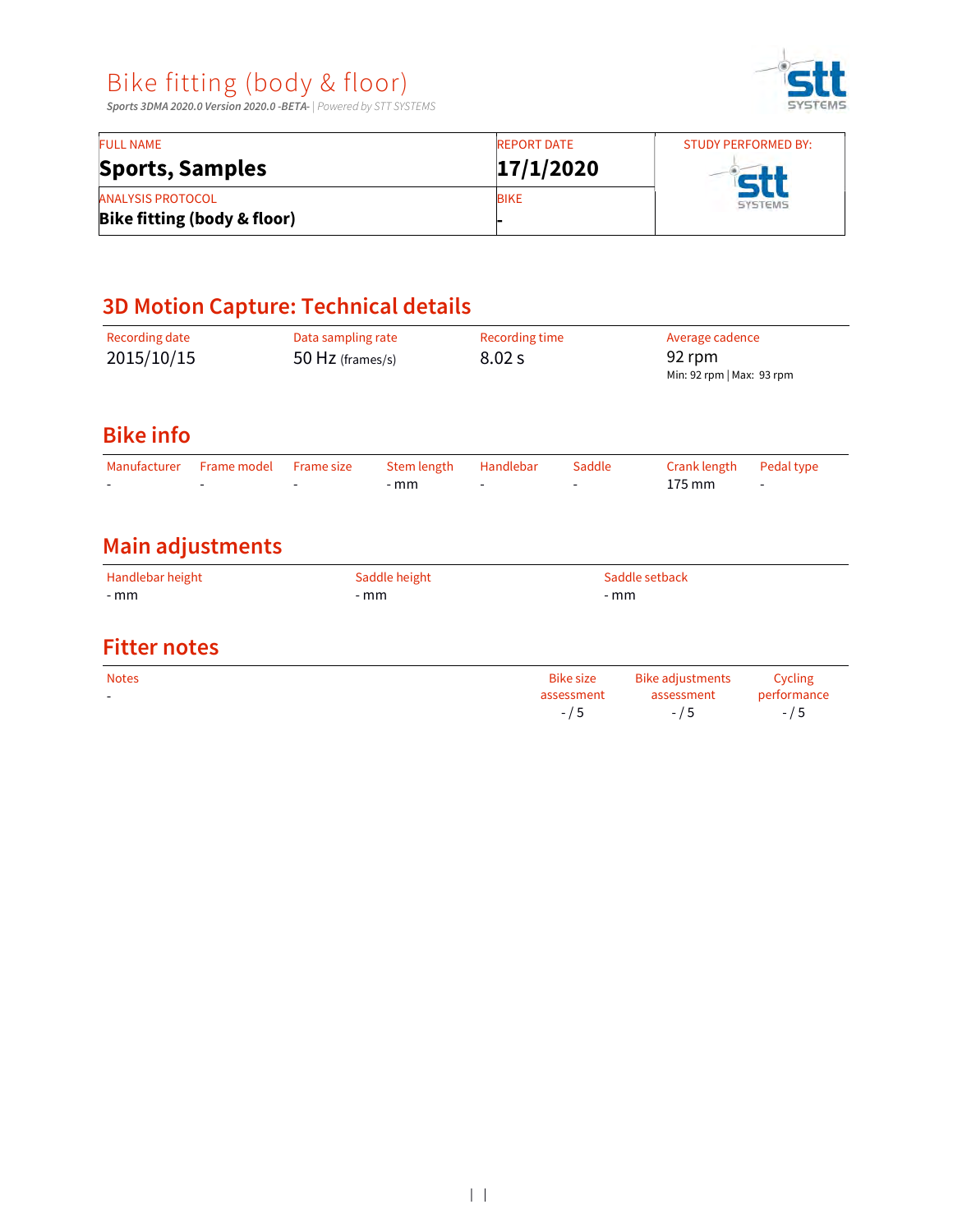

#### Sports 3DMA 2020.0 Version 2020.0 -BETA- | Powered by STT SYSTEMS

### Lower Limb Kinematics – Feet & Ankles

#### FOOT ROTATION







Right foot internal rotation (max angle with bike) -4 º

Total rotation range 2 º

Right foot min/max angle to horizontal

2 º/ 49 º Crank @ right min/max angle to horizontal

101 º/ 290 º

Right foot angle to horizontal range 47 º

Right foot angle to horizontal - Crank @90°/@270° 2 º/ 47 º

Right ankle flexion 79 º Right ankle extension 104 º

> Range of motion 25 º

#### FOOT ANGLE TO HORIZONTAL



ANKLE FLEXION

Left foot min/max angle to horizontal 0 °/ 49 ° 40 Crank @ left min/max angle to horizontal 87 <sup>o</sup>/ 293 <sup>o</sup>

> horizontal range 49 º

Left foot angle to horizontal - Crank @90°/@270°

Left ankle extension

23 º

# 1 º/ 48 º

horizontal @ maximum knee flexion 16 º

90



180

180

ANKLE LATERAL OSCILLATION





Right ankle position in relation to bike (mean) 178 mm

Total swing range 14 mm

360

Left foot angle to

Left foot angle to



Right foot angle to horizontal @ maximum knee flexion

270

270

360

360

18 º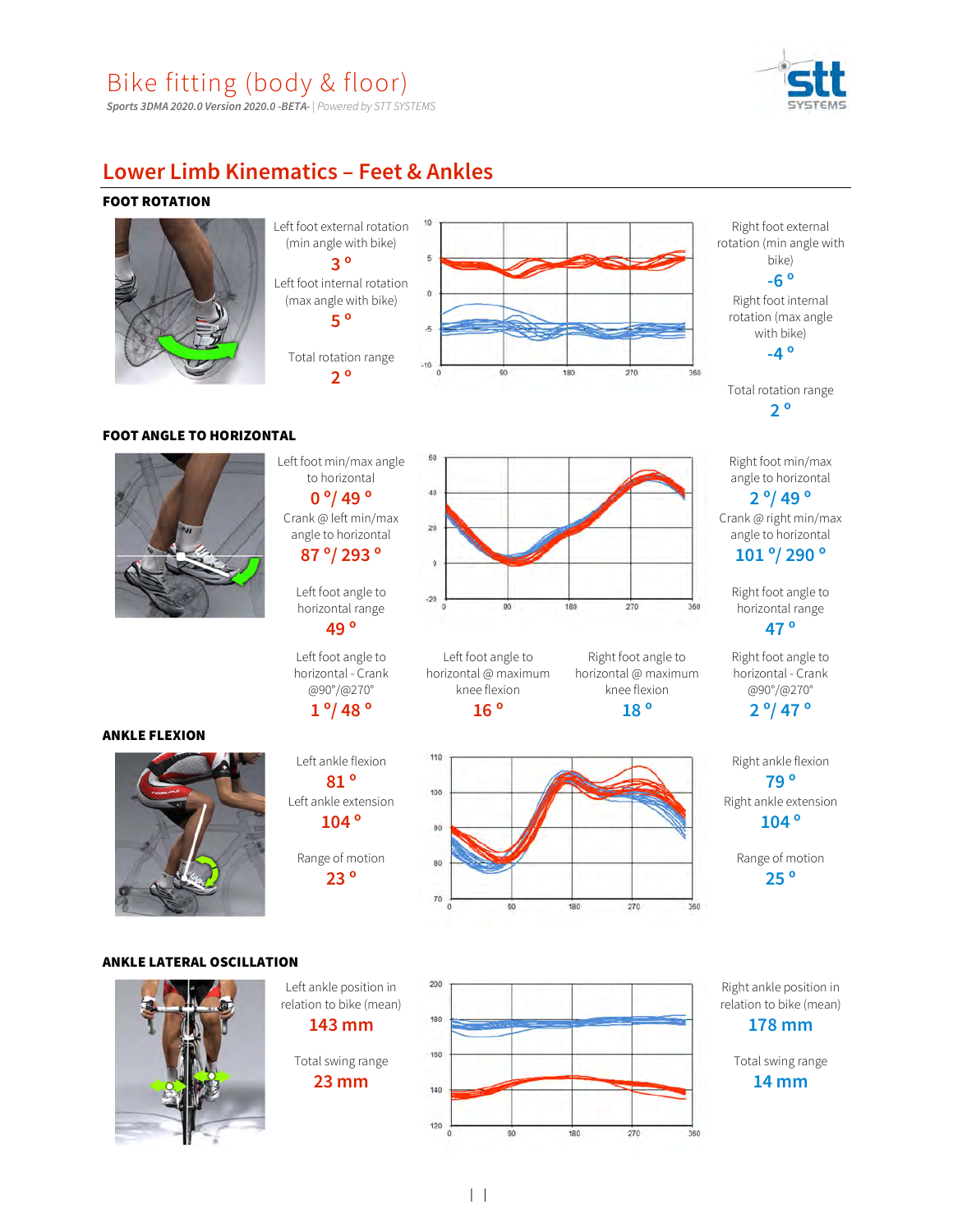Sports 3DMA 2020.0 Version 2020.0 -BETA- | Powered by STT SYSTEMS



### Lower Limb Kinematics – Knees

#### KNEE FLEXION



77 º/ 152 º Crank @ left knee flexion/extension  $347^{\circ}/164^{\circ}$ Range of motion



Right knee flex/ext 77 º/ 151 º Crank @ right knee

flexion/extension 346 º / 165 º

Range of motion 74 º

#### KNEE ANGLE IN RELATION TO CRANK ANGLE



This graph is used for 200 symmetry assessment. The relationship The relationship<br>between knee and crank angle would ideally describe overlapped curves.



#### KNEE LATERAL OSCILLATION

![](_page_2_Picture_16.jpeg)

Left knee position in 170 relation to bike (mean) 130 mm

Total swing range  $12 \text{ mm}$ 

![](_page_2_Figure_19.jpeg)

Right knee position in relation to bike (mean) 154 mm

![](_page_2_Figure_21.jpeg)

#### KNEE TO M5 LATERAL OSCILLATION

![](_page_2_Picture_23.jpeg)

Mean left foot position 60 Mean right foot position in relation to left knee in relation to right knee 48 mm 34 mm Total distance range Total distance range 23 mm 19 mm $20$ 90 180 270 360

 $| \cdot |$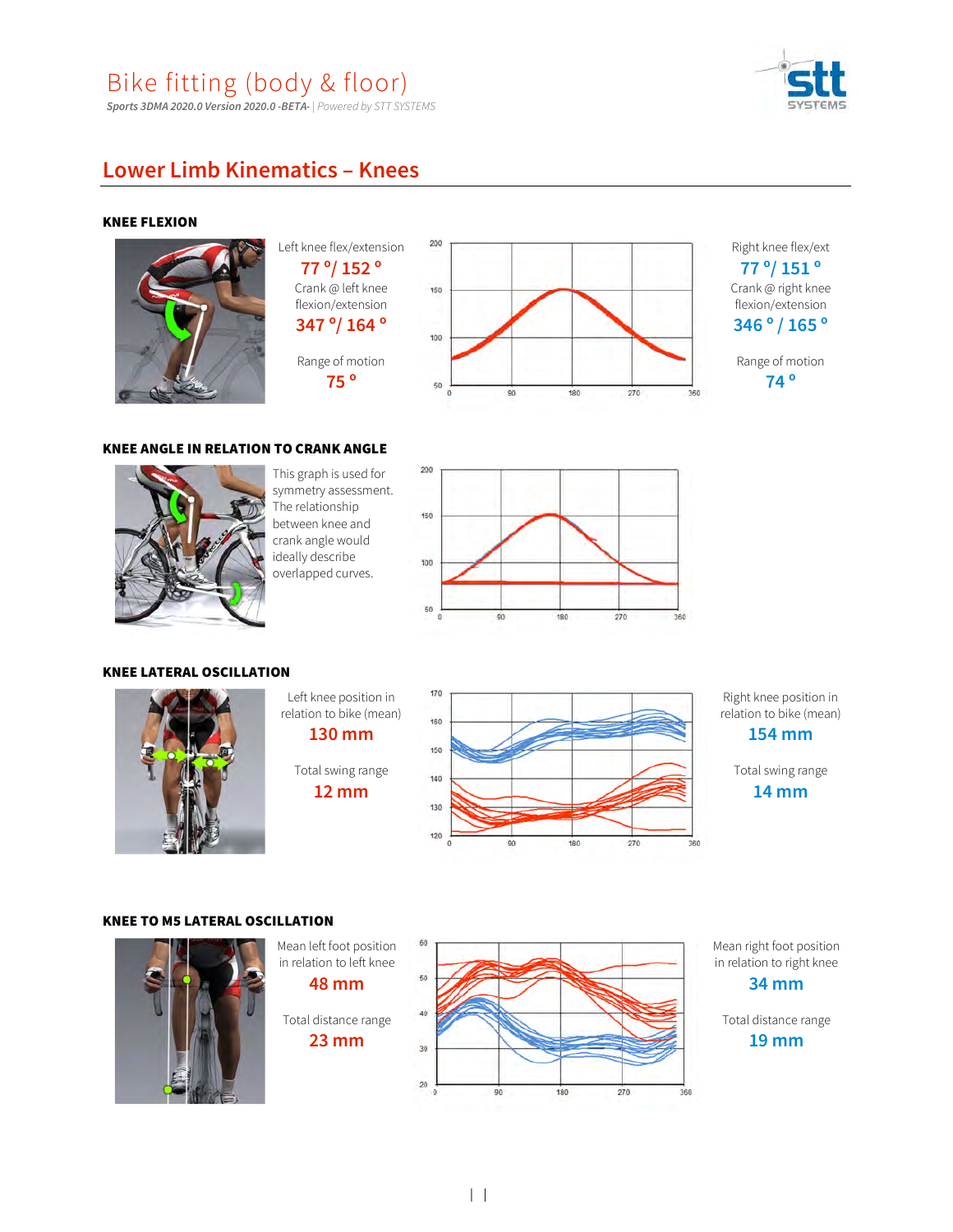Sports 3DMA 2020.0 Version 2020.0 -BETA- | Powered by STT SYSTEMS

#### ANKLE TO KNEE LATERAL DISTANCE

![](_page_3_Figure_3.jpeg)

#### KOPS (KNEE OVER PEDAL SPINDLE) DISTANCE

![](_page_3_Picture_5.jpeg)

Mean left KOPS KOPS is defined as the average distance between the herold M **-35 mm** tibial tuberosity and the pedal axle in the anteroposterior direction, with a crank angle of 90º. As for the interpretation of the sign (positive or negative):

- $\checkmark$  When the knee is ahead of the pedal axle, the KOPS is positive.
- $\checkmark$  When the knee is behind the pedal axle, the KOPS is negative.

![](_page_3_Picture_10.jpeg)

#### KNEE TRAJECTORIES (FRONT VIEW)

![](_page_3_Picture_12.jpeg)

Left knee angle with 1000 vertical 0 ° <sup>900</sup>

![](_page_3_Figure_14.jpeg)

Right knee angle with vertical 1 º

![](_page_3_Figure_16.jpeg)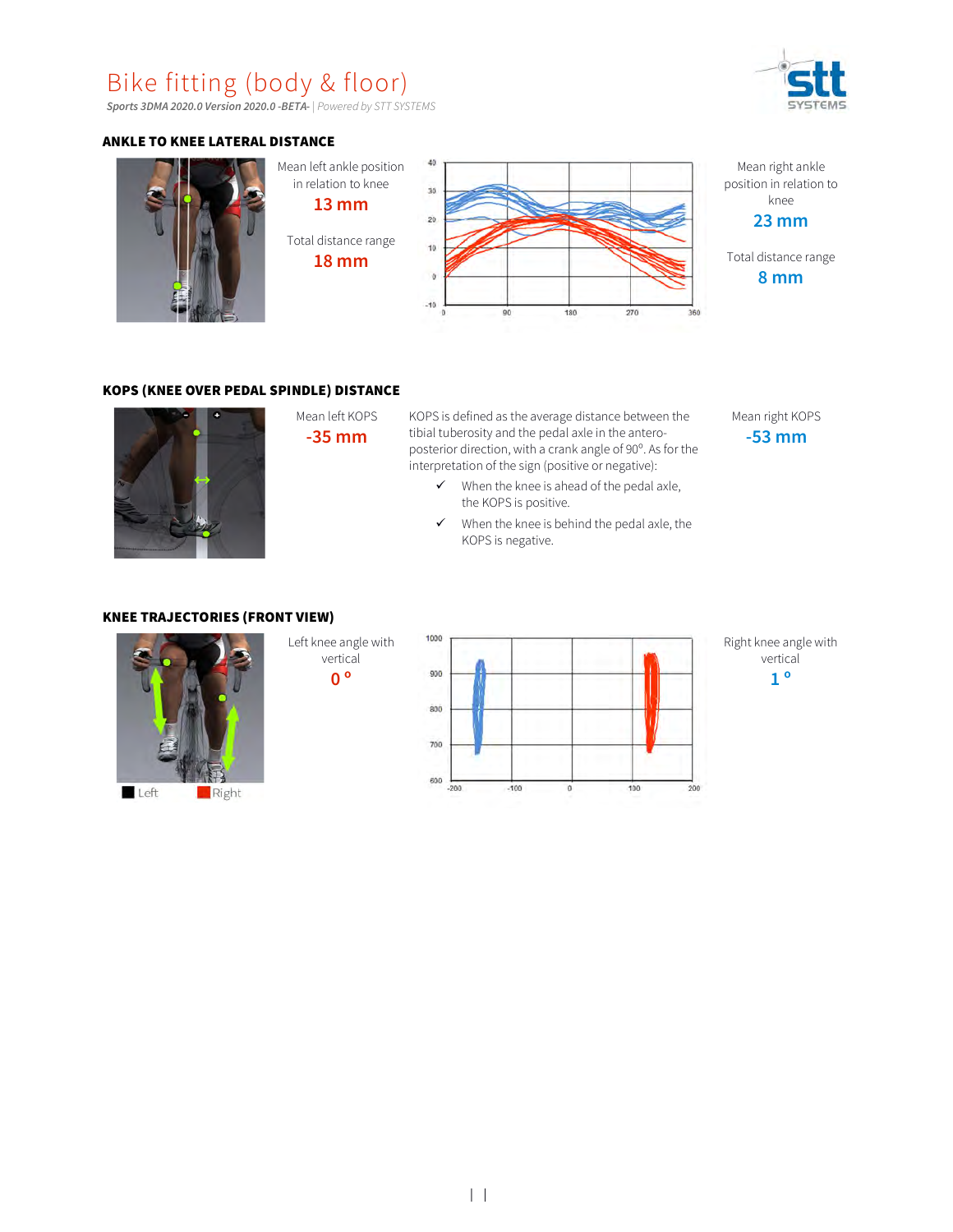Sports 3DMA 2020.0 Version 2020.0 -BETA- | Powered by STT SYSTEMS

![](_page_4_Picture_2.jpeg)

### Lower Limb Kinematics – Thighs

#### THIGH TILT

![](_page_4_Figure_5.jpeg)

### Lower Limb Kinematics – Hips & Pelvis

#### HIP FLEXION

![](_page_4_Picture_8.jpeg)

Left hip flex/extension 180 128 º/ 171 º Crank @ left hip 160 flexion/extension  $14^{\circ}/181^{\circ}$ Range of motion 43 º

![](_page_4_Figure_10.jpeg)

Right hip flex/extension 127 º/ 174 º Crank @ left hip flexion/extension 11 º/ 184 º

> Range of motion 47 º

#### HIPS CENTER TO BOTTOM BRACKET AP DISTANCE

![](_page_4_Picture_14.jpeg)

Right minimum distance 209 mm

Right maximum distance 222 mm

360

#### ANKLE TO HIP LATERAL DISTANCE

![](_page_4_Figure_18.jpeg)

![](_page_4_Figure_19.jpeg)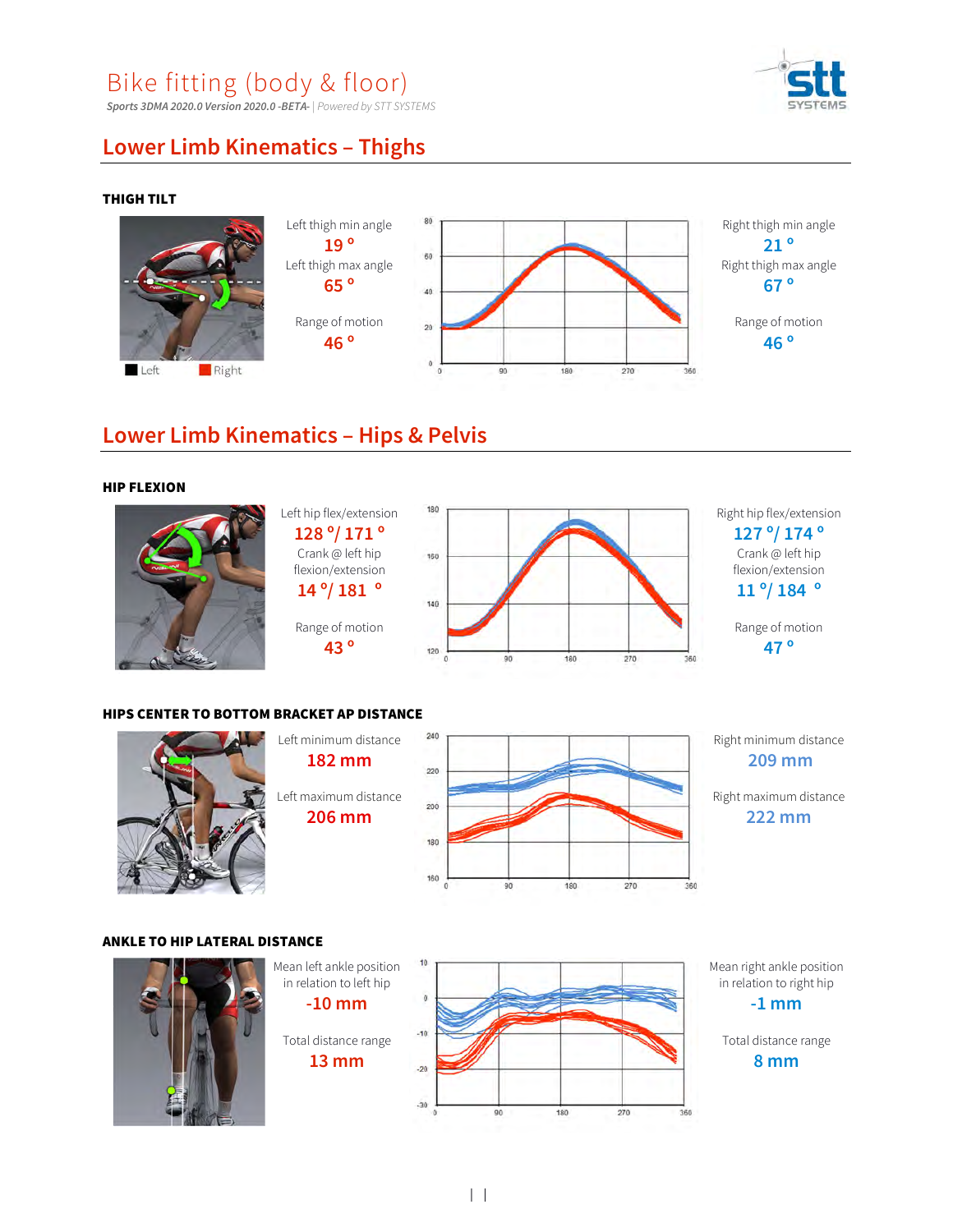Sports 3DMA 2020.0 Version 2020.0 -BETA- | Powered by STT SYSTEMS

#### HIPS CENTER VERTICAL TRAVEL **HIP SETBACK**

![](_page_5_Picture_3.jpeg)

![](_page_5_Picture_4.jpeg)

Total vertical travel (range of motion) 6 mm

![](_page_5_Picture_7.jpeg)

Mean hips center setback

74 º

PELVIS ROTATION PELVIS LATERAL OSCILLATION

![](_page_5_Picture_11.jpeg)

![](_page_5_Figure_12.jpeg)

![](_page_5_Picture_13.jpeg)

![](_page_5_Figure_14.jpeg)

17 mm

Right swing (mean) 26 mm

Total swing (range of motion)

9 mm

Pelvis position in relation to bike

### 21 mm

### Trunk Kinematics

#### HIP TO SHOULDER TILT Minimum left hipshoulder angle

![](_page_5_Picture_23.jpeg)

![](_page_5_Figure_24.jpeg)

Range of motion 3 º

![](_page_5_Figure_26.jpeg)

Minimum right hip shoulder angle

49 º

Maximum right hipshoulder angle 52 º

Range of motion 3 º

TRUNK TILT (SACRUM-NECK)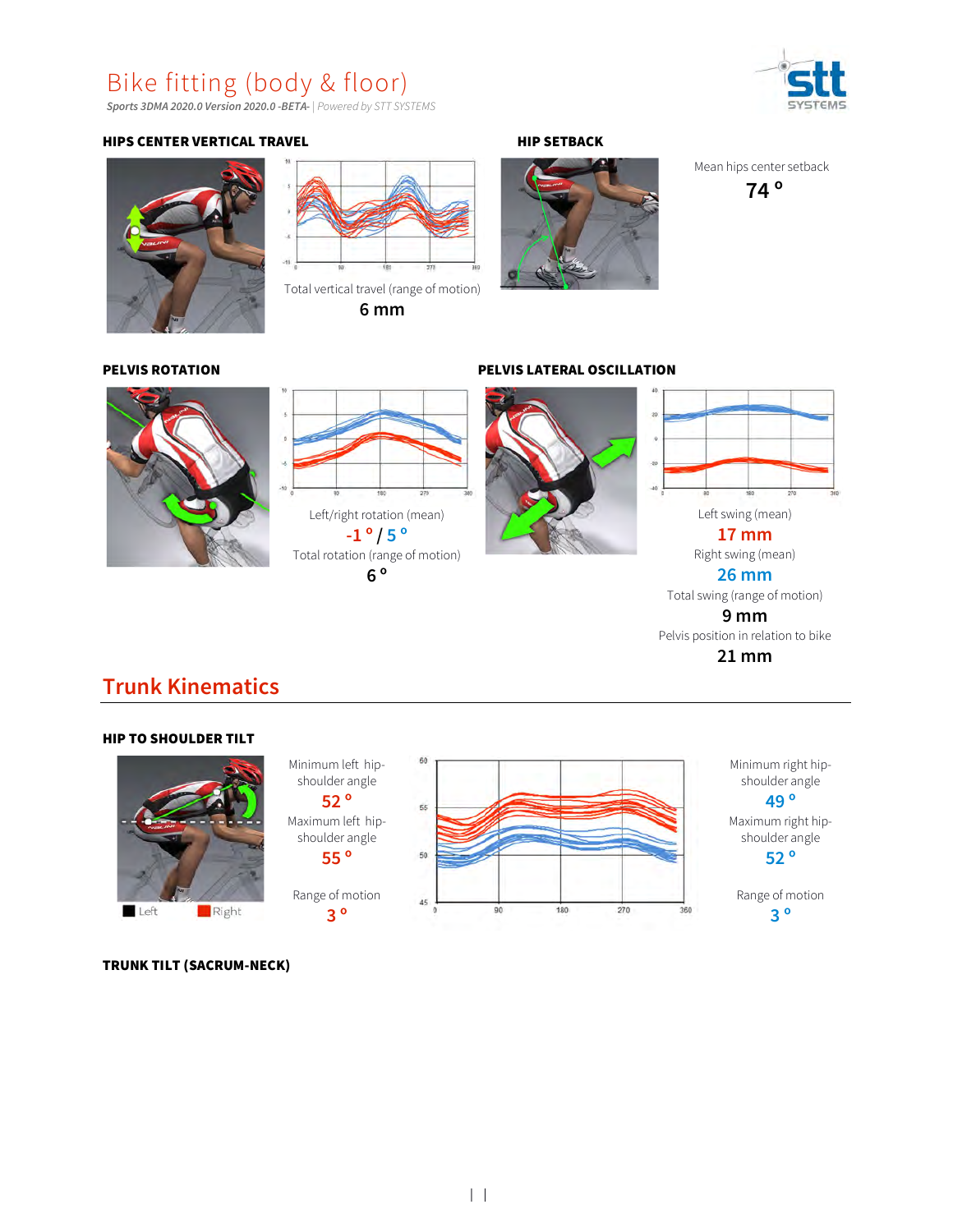![](_page_6_Picture_1.jpeg)

Sports 3DMA 2020.0 Version 2020.0 -BETA- | Powered by STT SYSTEMS

![](_page_6_Figure_3.jpeg)

### Back & Shoulders Kinematics

#### BACK VERTICAL OSCILLATION

![](_page_6_Picture_6.jpeg)

![](_page_6_Figure_7.jpeg)

#### HIP – SHOULDER – ELBOW

![](_page_6_Picture_9.jpeg)

Minimum left hipshoulder-elbow<br>
2020 60 º Maximum left hipshoulder-elbow 62 º

75

65

2 º

![](_page_6_Figure_11.jpeg)

Minimum right hipshoulder-elbow 66 º

Maximum right hipshoulder-elbow 68 º

Range of motion 2 º

#### SHOULDER LATERAL OSCILLATION

![](_page_6_Picture_16.jpeg)

![](_page_6_Figure_17.jpeg)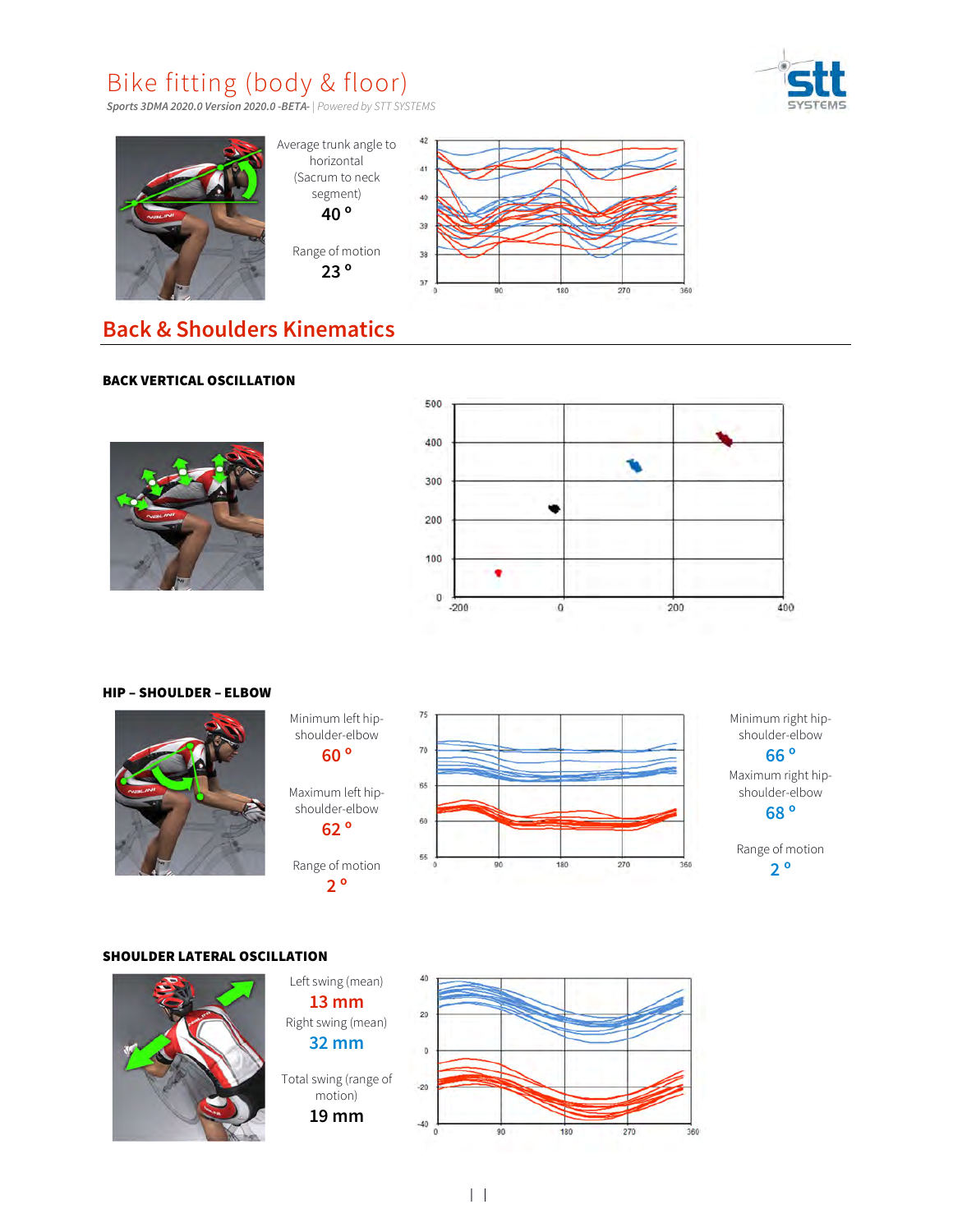![](_page_7_Picture_0.jpeg)

Sports 3DMA 2020.0 Version 2020.0 -BETA- | Powered by STT SYSTEMS

![](_page_7_Picture_2.jpeg)

Average shoulder position in relation to bike

23 mm

## Arms Kinematics

![](_page_7_Figure_6.jpeg)